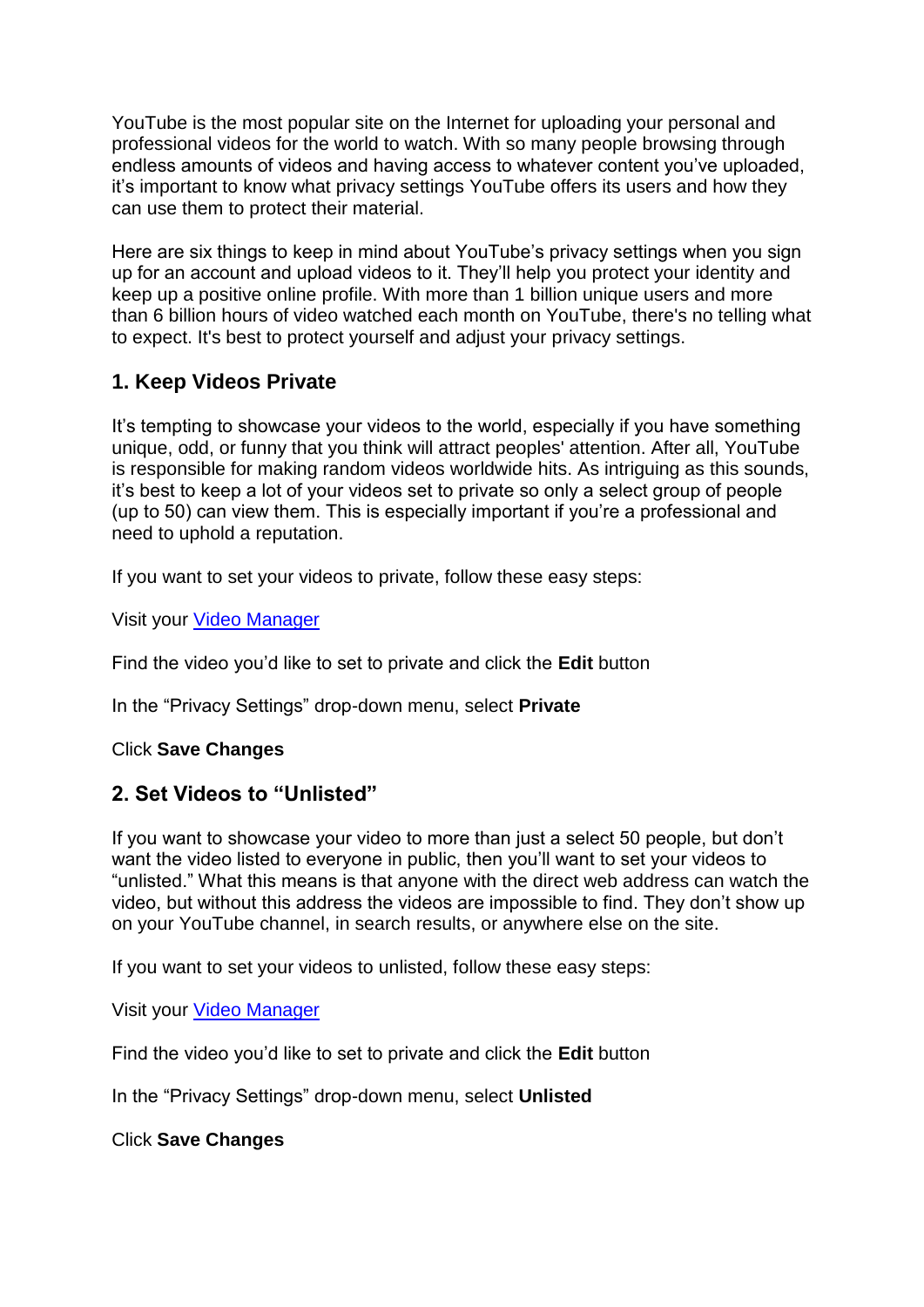# **3. Adjust Account Privacy Settings**

YouTube is an interactive website, and your videos aren't the only thing you need to protect from the prying eyes of the public. Whether it's liking videos, subscribing to them, or your contacts sending you messages and sharing your videos, it's important to stay proactive in making sure you know who can track what you like and watch.

If you want to set your account privacy settings, follow these easy steps:

Click on your avatar and select **YouTube Settings**

On the next screen, click on **Privacy** at the top left

On this screen you're able to set up and check your account privacy settings. Under "Likes and Subscriptions," you can check the box to make sure any videos you like and any channels you subscribe to stay private and confidential. Under "Search and Contacts," you can control who can contact you, share your videos, and find you by email address.

### **4. Edit Account Profile**

Whether someone is on their mobile device, tablet, laptop, or desktop computer, people have access to your personal information if you share too much or don't protect it. When filling out details including your name, age, company, interests, and uploading a profile picture, remember to only divulge information that can't be used against you. Also, make sure that your internet service is protected by passwords so spyware cannot gain this information.

Leave email addresses and phone numbers out of these sections to avoid spam. If you don't want to show any information, simply leave the fields blank (YouTube doesn't make it mandatory to offer information on your public profile).

# **5. Control Channel Activity**

If you choose to keep your videos and content public, then you may attract people who don't agree with what you're posting and may spew insults and span your YouTube channel. It's important to stay proactive in previewing and approving comments, video responses, and ratings if you want your channel clean and free from negativity. This prevents unsuitable comments from being published and deters posters from accessing your channel and doing it again.

If you want to disable or preview and approve comments, follow these easy steps:

Visit your [Video Manager](http://www.youtube.com/my_videos?o=U)

Find the video you'd like to edit and click the **Edit** button

#### Click **Advanced Settings**